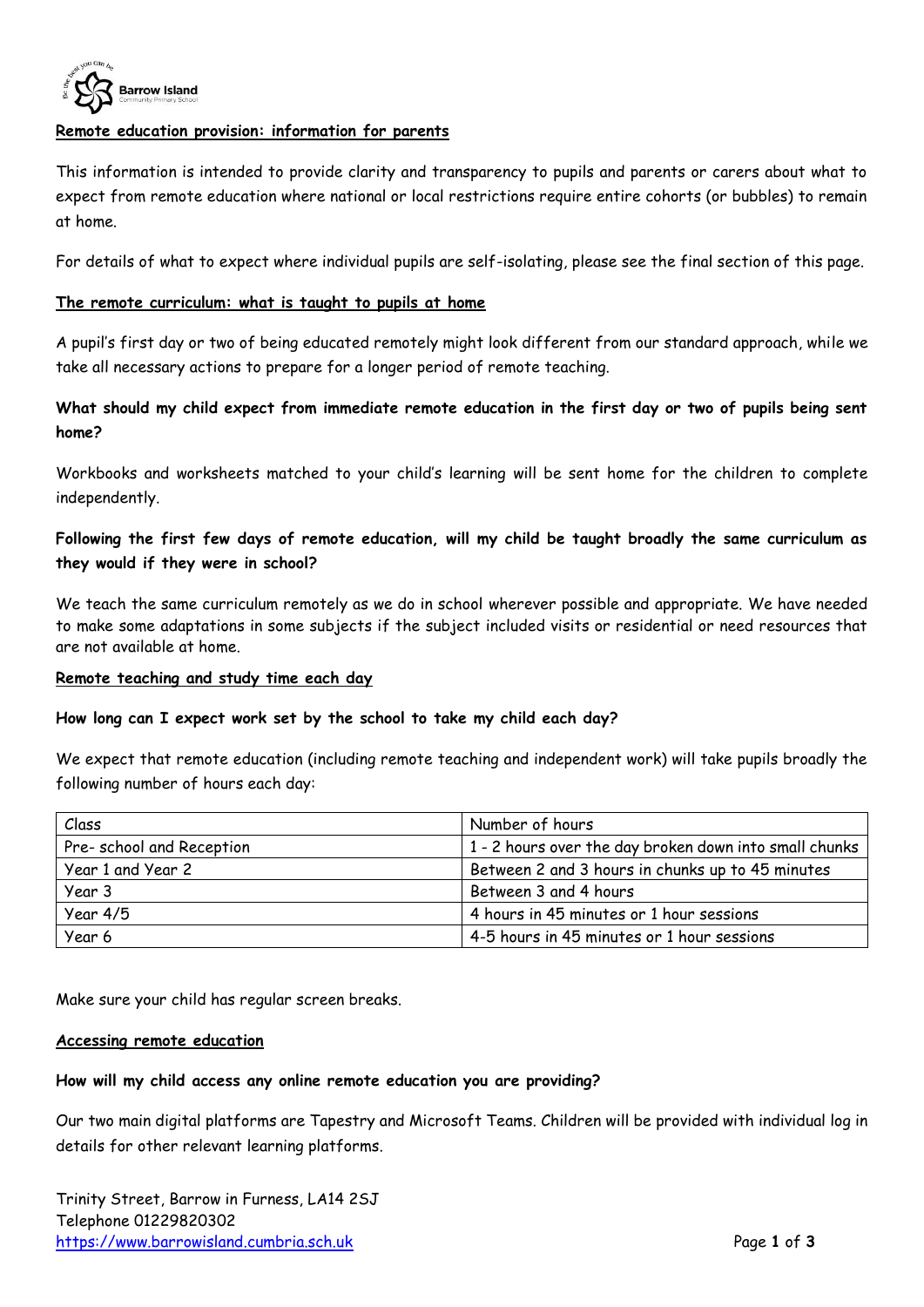

# **If my child does not have digital or online access at home, how will you support them to access remote education?**

We recognise that some pupils may not have suitable online access at home. We take the following approaches to support those pupils to access remote education: If you need support with any aspect of remote learning, please contact your child's class teacher. If this is not possible please contact school.

#### **How will my child be taught remotely?**

We use a combination of the following approaches to teach pupils remotely:

- live teaching (online lessons)
- recorded teaching (e.g. Oak National Academy lessons, video/audio recordings made by teachers)
- printed paper packs produced by teachers (e.g. workbooks, worksheets) which will be delivered each Friday.
- your child's class teacher will inform you how best to return completed work. This could be via e-mail, Teams, Tapestry, returned to the member of school staff who delivers the pack or dropped at school.
- textbooks and reading books sent home from school
- commercially available websites supporting the teaching of specific subjects or areas, including video clips or sequences
- long-term project work and/or internet research activities
- if your child is attending part-time, they should engage with remote learning when they are not in school

#### **Engagement and feedback**

**What are your expectations for my child's engagement and the support that we as parents and carers should provide at home?**

- we expect children to access online learning daily
- our expectations are for children to be engaged in remote learning during normal school hours, we acknowledge parents working from home may not be able to support their children during these hours. Teachers may choose to provide feedback out of school hours, there is no expectation for children and parents to respond during this time.

### **How will you check whether my child is engaging with their work and how will I be informed if there are concerns?**

- teachers will keep a record of which children are logging into the live sessions, learning platforms and return work either via e-mail, Teams or hard copies. This information will be reported weekly to the headteacher and deputy.
- all children are expected to engage with the teacher led live sessions especially the daily check in session. If your child is unable to attend, parents should contact their child's class teacher. If children are not